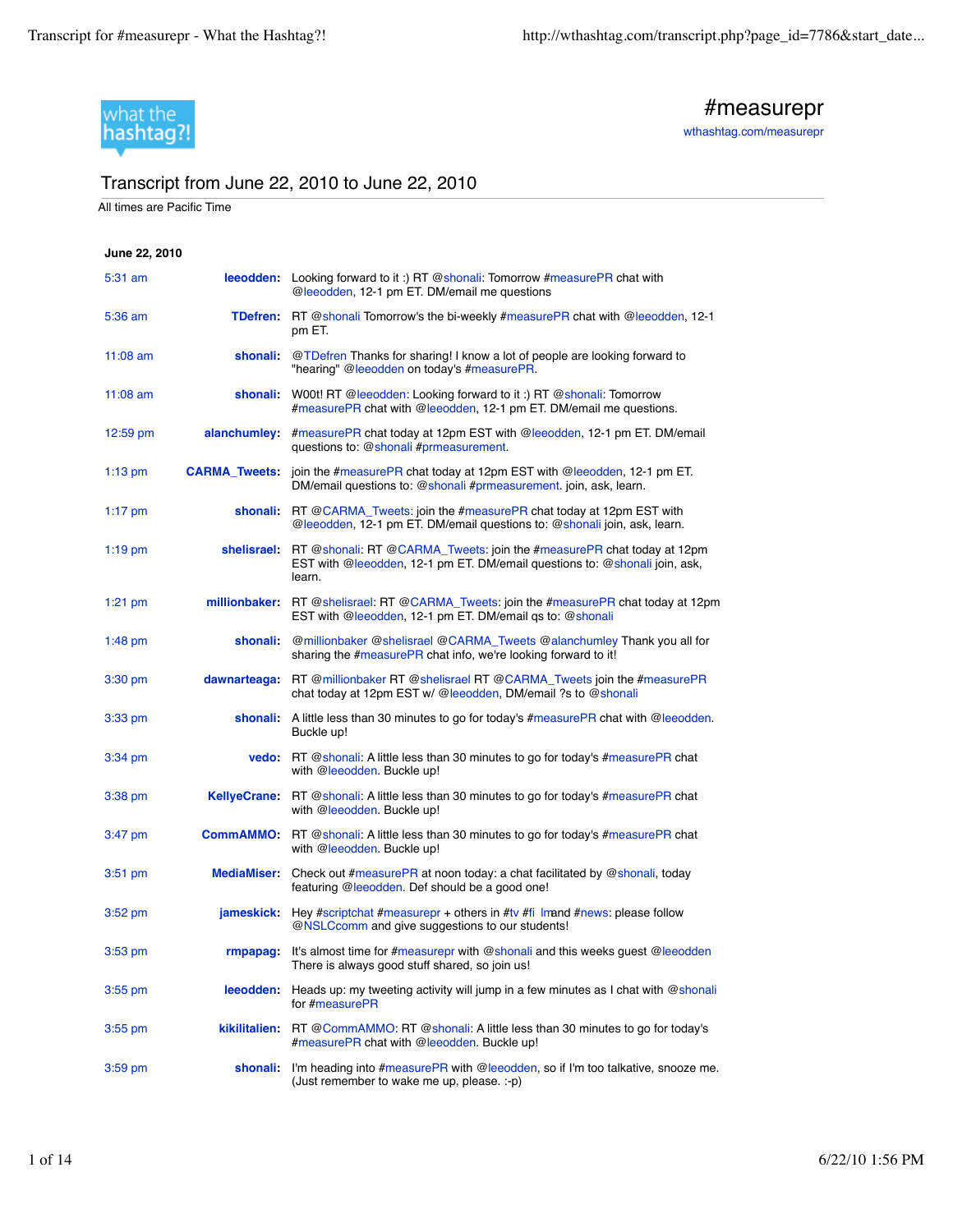| 4:00 pm           |                        | shonali: And it's time! Welcome to the bi-weekly #measurePR chat, where we discuss<br>all things related to PR measurement.                                    |
|-------------------|------------------------|----------------------------------------------------------------------------------------------------------------------------------------------------------------|
| $4:00$ pm         | shonali:               | Before we begin today's chat, please take a moment to introduce yourself.<br>#measurePR                                                                        |
| $4:00$ pm         |                        | cloudspark: RT @shonali: And it's time! Welcome to the bi-weekly #measurePR chat,<br>where we discuss all things related to PR measurement.                    |
| $4:00$ pm         |                        | <b>CommAMMO:</b> Mine too! Snooze if u want. RT @leeodden: Heads up: my tweeting activity will<br>jump in a few minutes as I chat with @shonali for #measurepr |
| $4:01$ pm         |                        | shonali: I'll start: I'm a #solopr pro out of DC, measurement fanatic, editor of @wqbiz.<br>#measurePR                                                         |
| $4:02$ pm         |                        | <b>CARMA_Tweets:</b> #measurepr Intro: Alan Chumley (@alanchumley) senior cosultant at DC-baded<br>CARMA Looking 4ward 3 chatting                              |
| $4:02$ pm         | shonali:               | @commAMMO @cloudspark Lovely to see you here! #measurePR                                                                                                       |
| $4:02$ pm         |                        | <b>CommAMMO:</b> Hi All - Sean here, #solopr in Cleveland, pt prof at Kent State U, member of<br>Institute for PR Measurement Commission. #measurepr           |
| $4:03$ pm         | rmpapag:               | Based in MD, I'm a #solorpr & #measurepr professional working closely with PR<br>and Corp Comm teams                                                           |
| $4:03$ pm         |                        | CubanaLAF: Lauren Fernandez, Community Manager @Radian6 - work on the agency side.<br>Hi quys! :) #measurePR                                                   |
| $4:04$ pm         | rockstarjen:           | Hi all! Jen, solo PR in San Diego. First time joining the chat. Excited to learn what<br>I can. #measurepr                                                     |
| $4:04$ pm         | <b>JaneDoelnk:</b>     | I'm a #solopr out of Austin, TX - pr copywriter and proofreader for @JaneDoelnk.<br>#measurePR                                                                 |
| $4:05$ pm         | mdbarber:              | 'Morning @shonali & @leeodden from Anchorage. 30-yr prof communicator.<br>Friends, if you're not into measuring PR, snooze an hour #measurepr                  |
| $4:05$ pm         | shonali:               | Our guest today is the oh-so-fabulous @leeodden, PR/SM/SEO genius, CEO of<br>@toprank. Thanks for joining, Lee! #measurePR                                     |
| $4:06$ pm         | shonali:               | @CubanaLAF @rmpapag Great to see you! #measurePR                                                                                                               |
| $4:06$ pm         |                        | cloudspark: we're hot kindling delivering strategic comm and counsel to new/emerging<br>brands. g'afternoon. #measurepr                                        |
| $4:06$ pm         |                        | leeodden: Thanks @shonali It's a real pleasure to be here :) #measurePR                                                                                        |
| $4:06$ pm         | thomasgetchius:        | Congratulations! RT @cubanalaf: Lauren Fernandez, Community Manager<br>@Radian6 - work on the agency side. Hi guys! :) #measurePR                              |
| $4:07$ pm         | <b>RebeccaDenison:</b> | Hey y'all, trying to participate a bit! Rebecca Denison, social media analytics<br>team at #edelmandigital in Chicago. #measurepr                              |
| $4:07$ pm         |                        | shonali: @rockstarjen YAY! @JaneDoelnk - welcome! #measurePR                                                                                                   |
| $4:08$ pm         | shonali:               | @mdbarber Heh, in a couple of weeks we'll both be doing #measurePR from the<br>same time zone. :)                                                              |
| $4:08$ pm         |                        | <b>leeodden:</b> Who brought the fail whale to this party? :) $#$ measure PR                                                                                   |
| $4:08$ pm         | rmpapaq:               | Welcome! You will love this! @rockstarjen #soloPR in San Diego. First time<br>joining the chat. Excited to learn what I can. #measurepr                        |
| $4:08$ pm         | <b>MeanRachel:</b>     | @JaneDoelnk Hey, I'm in Austin, TX too! :) I do PR and SM outreach for<br>@PetRelocation, a pet travel/moving co. #measurePR                                   |
| $4:09$ pm         |                        | <b>shonali:</b> OK, @leeodden has a hectic sked today, so let's start. Q1 coming up<br>#measurePR                                                              |
| $4:10 \text{ pm}$ |                        | shonali: Q1: What can PR pros learn from SEO to improve PR measurement? Do you<br>have a few tips to get started? #measurePr                                   |
| $4:10 \text{ pm}$ |                        | <b>shonali:</b> LOL, seriously! RT @leeodden: Who brought the fail whale to this party? :)<br>#measurePR                                                       |
| 4:11 pm           |                        | leeodden: Anchorage, San Diego, Austin, Chicago, DC. Cleveland and more all<br>represented at #measurePR                                                       |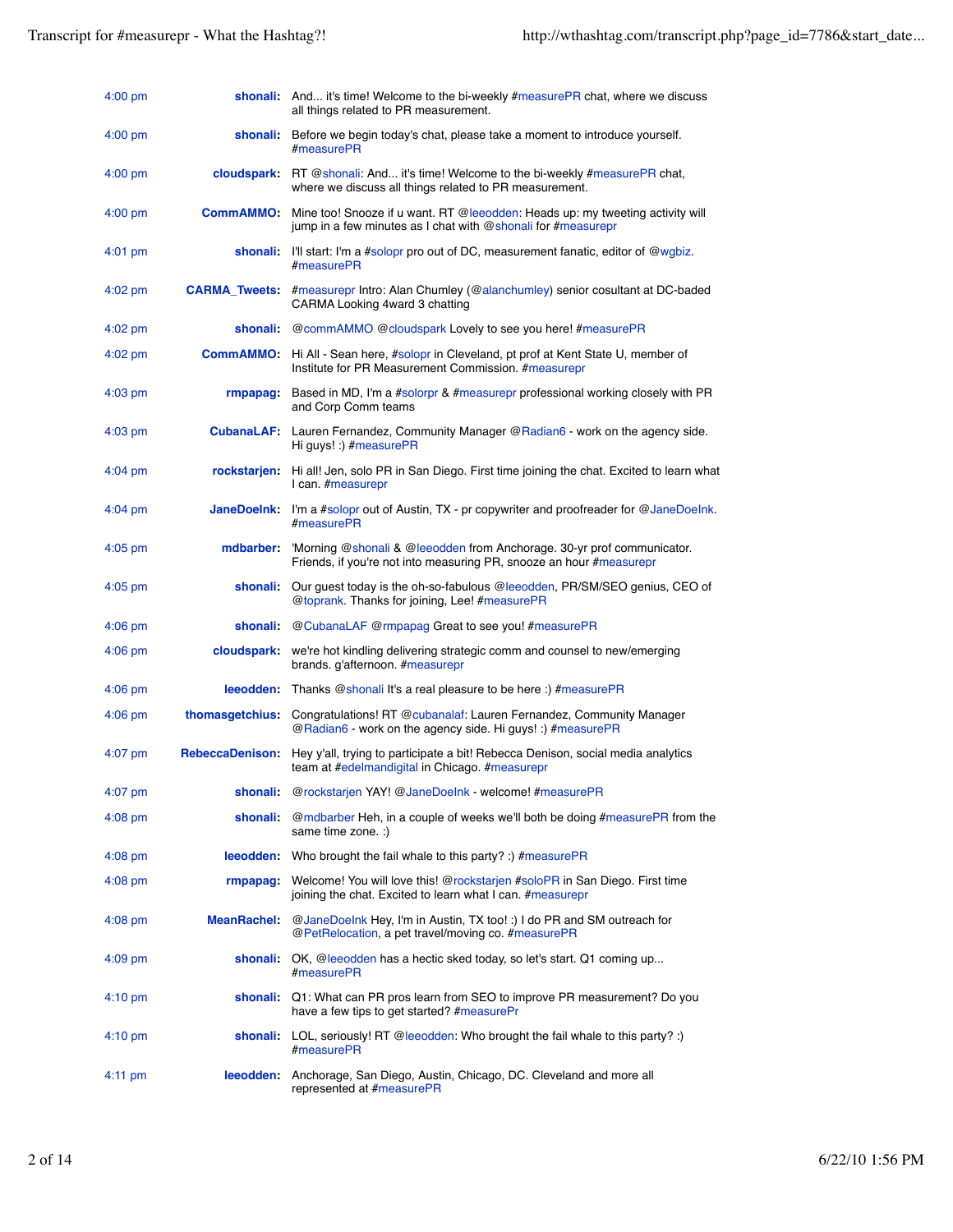| $4:11 \text{ pm}$ |                       | <b>shonali:</b> @RebeccaDenison I'm so glad you can join for a bit. :) #measurePR                                                                                     |
|-------------------|-----------------------|-----------------------------------------------------------------------------------------------------------------------------------------------------------------------|
| $4:11 \text{ pm}$ |                       | <b>KellyeCrane:</b> Hi #measurepr - I'm a blogger and the moderator of the #solopr chat, and a big<br>@leeodden fan!                                                  |
| $4:11 \text{ pm}$ | shonali:              | @MeanRachel I think this is the first time you've joined #measurePR,<br>AWESOME!                                                                                      |
| $4:12 \text{ pm}$ | <b>richardbagnall</b> | #measurepr Ahhhhhhhhh I can't log in to twitter. Submerged under a massive fail<br>whale. :- (@Leeodden wish I was with you                                           |
| $4:12 \text{ pm}$ | <b>JaneDoeInk:</b>    | @MeanRachel: Hey Austinite! Good to see you at #measurepr!                                                                                                            |
| 4:12 pm           |                       | shonali: RT @leeodden: Anchorage, San Diego, Austin, Chicago, DC. Cleveland and<br>more all represented at #measurePR                                                 |
| $4:13$ pm         |                       | richardbagnall: Hello #measurepr! i think it's finally let me in! Sorry for the delay! Hi @leeodden,<br>hi @shonali et al! Great to be with you.                      |
| $4:13$ pm         | <b>CommAMMO:</b>      | RT @shonali: Q1: What can PR pros learn from SEO to improve PR<br>measurement? Do you have a few tips to get started? #measurepr                                      |
| $4:13$ pm         | MeanRachel:           | @shonali I think you're right! I always see it go by and miss it! But I'm here now<br>and ready to do some learnin'. #measurepr                                       |
| $4:13$ pm         | shonali               | @richardbagnall I know, it's horrible. I'm switching between Web, HootSuite &<br>Tweetgrid, it's ridiculous. #measurePR                                               |
| $4:13$ pm         | cloudspark:           | RT @shonali: Q1: What can PR pros learn from SEO to improve PR<br>measurement? Do you have a few tips to get started? #measurepr                                      |
| $4:14 \text{ pm}$ | shonali:              | @MeanRachel W00t! And great to see @KellyeCrane @richardbagnall from the<br>UK, too! #measurePR                                                                       |
| $4:14 \text{ pm}$ |                       | CubanaLAF: Q1: PR should focus on two sectors w/ SEO: client brands and their own.<br>#measurePR                                                                      |
| $4:14 \text{ pm}$ |                       | leeodden: Q1: What can PR learn from SEO to improve PR measuremnt? Keep in mind<br>what can be searched can be optimized. Make news searchable #measurePR             |
| $4:14 \text{ pm}$ |                       | <b>richardbagnall:</b> RT @CommAMMO: RT @shonali: Q1: What can PR pros learn from SEO to<br>improve PR measurement? Do you have a few tips to get started? #measurepr |
| 4:14 pm           | <b>rockstarjen</b> :  | Yes, SEO! RT @shonali: Q1: What can PR pros learn from SEO to improve PR<br>measurement? Do you have a few tips to get started? #measurepr                            |
| $4:14 \text{ pm}$ | <b>cloudspark</b> :   | if you're interested in #measurePR (chat happening now - 1pm) @shonali is the<br>moderator, @leeodden is the guest.                                                   |
| $4:15$ pm         |                       | <b>shonali:</b> RT @leeodden: Re: Q1: Keep in mind what can be searched can be optimized.<br>Make news searchable #measurePR                                          |
| 4:15 pm           |                       | Sammystein: Hi y'all at #measurePR. Indie tech PR gal in Seattle. First timer with this chat.<br>Looking forward to it.                                               |
| $4:15$ pm         |                       | <b>leeodden:</b> Q1 #measurePR Set keyword & search performance goals. Optimize news,<br>promote content to attract links, measure impact via analytics.              |
| $4:15 \text{ pm}$ | CommAMMO:             | @chuckhemann you should be here - there's an Austin contingent,<br>@meanrachel, @janedoeink #measurepr                                                                |
| $4:16$ pm         |                       | bonnieupright: Hi everyone! I'm a PR consultant in Jax, FL. Specialize in SM, non-profits for pro<br>athletes and local media relations. #measurepr                   |
| $4:16$ pm         |                       | <b>CommAMMO:</b> RT @CubanaLAF: Q1: PR should focus on two sectors w/ SEO: client brands<br>and their own. #measurepr                                                 |
| 4:16 pm           |                       | <b>shonali:</b> RT @ CubanaLAF: Q1: PR should focus on two sectors w/ SEO: client brands<br>and their own. #measurePR                                                 |
| 4:16 pm           |                       | SodaProp: This is @rjdavila with @sodaprop. Hi from Northeast Ohio to the folks at<br>#measurePR!                                                                     |
| 4:16 pm           |                       | cloudspark: RT @leeodden: Re: Q1: Keep in mind what can be searched can be optimized.<br>Make news searchable #measurePR                                              |
| $4:16$ pm         | leeodden:             | Q1 Set keyword & search performance goals. Optimize news, promote content to<br>attract links, measure impact via analytics. #measurePR                               |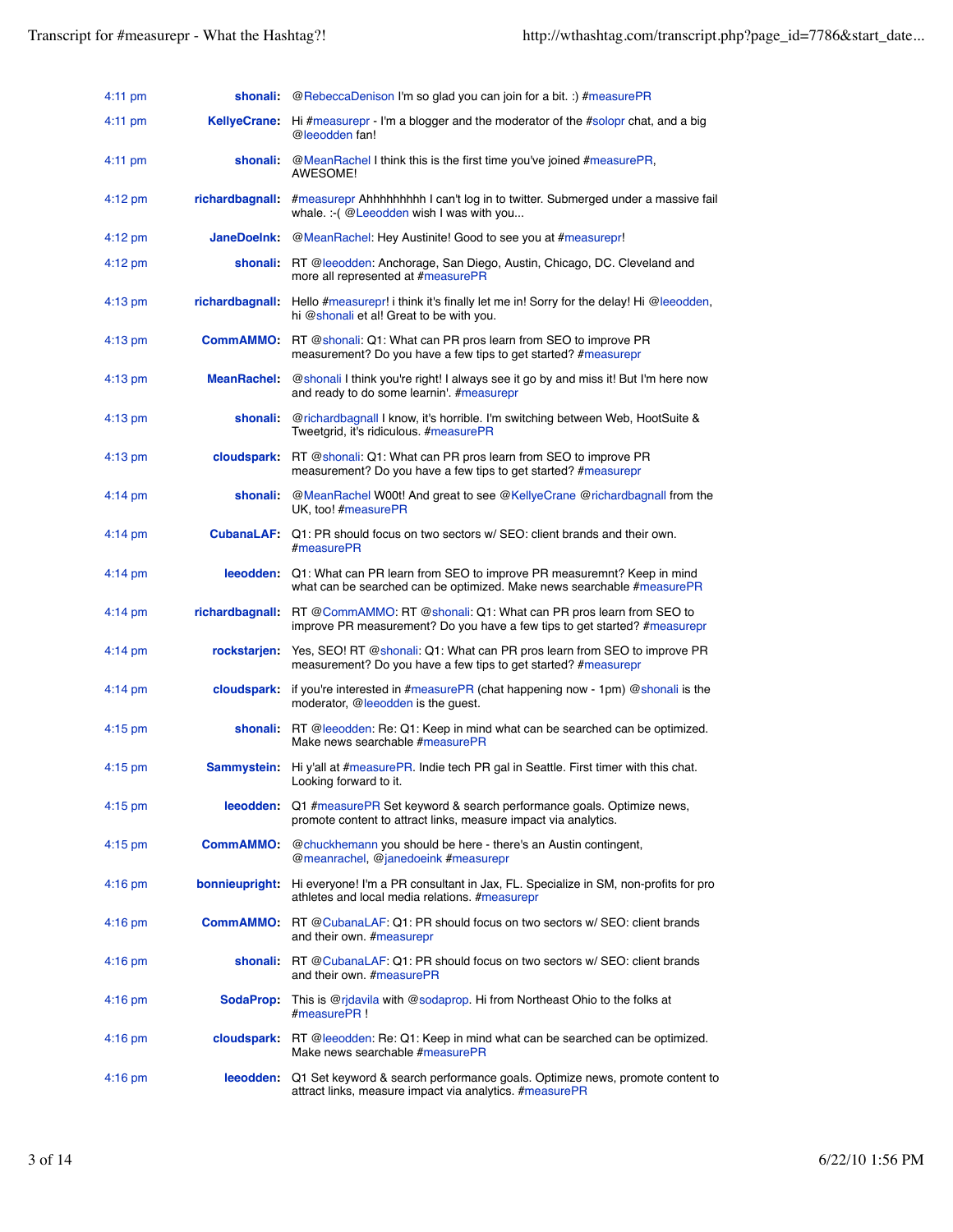| $4:16$ pm         | rockstarjen:       | @Sammystein hey sammy! great to see you here. my first time, too.<br>#measurePR                                                                                        |
|-------------------|--------------------|------------------------------------------------------------------------------------------------------------------------------------------------------------------------|
| $4:16$ pm         |                    | <b>SodaProp:</b> RT @leeodden: Q1 #measurePR Set keyword & search performance goals.<br>Optimize news, promote content to attract links, measure impact via analytics. |
| $4:16$ pm         |                    | <b>CubanaLAF:</b> RT @leeodden: Re: Q1: Keep in mind what can be searched can be optimized.<br>Make news searchable #measurePR                                         |
| $4:17$ pm         |                    | <b>MeanRachel:</b> Q1: Look at referral #s from inbound links on online news sources - track<br>conversions to see what news equals \$. #measurepr                     |
| $4:17$ pm         | richardbagnall:    | @leeodden What tips to promote content? Virtual press office? blogs etc?<br>#measurepr                                                                                 |
| $4:17 \text{ pm}$ |                    | shonali: RT @leeodden: Q1 #measurePR Set keyword/search prfrmnc goals. Optimize<br>news, promote content to attract links, measure impact via analytics.               |
| $4:18$ pm         |                    | <b>bobbymcdonald:</b> RT @cloudspark: if you're interested in #measurePR (chat happening now -<br>1pm) @shonali is the moderator, @leeodden is the guest.              |
| $4:18$ pm         |                    | <b>PRVille:</b> RT @leeodden: Q1 Set keyword & search perf goals. Optimize news, promote<br>content to attract links, measure impact via analytics. #measurePR         |
| $4:18 \text{ pm}$ |                    | khirek: RT @leeodden: Q1 #measurePR Set keyword & search perf. goals. Optimize<br>news, promote content to attract links, measure impact via analytics.                |
| $4:18$ pm         |                    | sharonmostyn: RT @leeodden: Q1 Set keyword & search perf goals. Optimize news, promote<br>content to attract links, measure impact via analytics. #measurePR           |
| $4:18$ pm         |                    | <b>CommAMMO:</b> RT @leeodden: Q1 #measurePR Set keyw & srch prfrm goals. Optimize nws,<br>prmte cntnt 2 attract links, meas impact via analytics. #measurepr          |
| $4:18$ pm         | leeodden:          | @shonali Very comprehensive SEO and PR how to resource: http://tprk.us<br>/seo4pr #measurePR                                                                           |
| $4:18 \text{ pm}$ | shonali:           | @Sammystein @bonnieupright @SodaPop @rjdavila Welcome! #measurePR                                                                                                      |
| $4:19$ pm         |                    | <b>khirek:</b> RT @ CubanaLAF: RT @ leeodden: Re: Q1: Keep in mind what can be searched<br>can be optimized. Make news searchable #measurePR                           |
| $4:19$ pm         |                    | rmpapag: RT @MeanRachel: Q1: Look at referral #s from inbound links on online news<br>sources - track conversions to see what news equals \$. #measurepr               |
| $4:19$ pm         |                    | <b>CommAMMO:</b> RT @leeodden: Q1 Keep in mind what can be searched can be optimized. Make<br>news searchable #measurepr                                               |
| 4:19 pm           | cloudspark:        | @CommAMMO excellent language/space management in that last tweet!<br>#measurePR                                                                                        |
| $4:20$ pm         |                    | shonali: RT @leeodden: Very comprehensive SEO and PR how to resource: http://tprk.us<br>/seo4pr #measurePR                                                             |
| 4:20 pm           |                    | <b>CommAMMO:</b> @leeodden Re Q1 - are we still looking for organic search results from SEO, or<br>has the ad space taken over? #measurepr                             |
| $4:20$ pm         | <b>rmpapag</b>     | Q1 Avoid adjective overdose too. Keep focused on keywords that are descriptive<br>and unique when paired in a phrase #measurepr                                        |
| $4:21$ pm         |                    | <b>PRVille:</b> RT @shonali: RT @leeodden: Very comprehensive SEO and PR how to<br>resource: http://tprk.us/seo4pr #measurePR                                          |
| $4:21$ pm         |                    | richardbagnall: RT @leeodden: @shonali Very comprehensive SEO and PR how to resource:<br>http://tprk.us/seo4pr #measurePR All pr pros should read this!                |
| $4:21$ pm         | <b>MeanRachel:</b> | Q1: High-ranking news sites send your news to top of Google in relevant<br>searches. 1 yr of SEO work in 5 min. #measurepr                                             |
| $4:21$ pm         | <b>CommAMMO:</b>   | @cloudspark Thanks! Kinda feels like Strunk/White perverted - Omit Needless<br>Vowels #measurepr                                                                       |
| $4:21$ pm         | Sammystein:        | @rockstarjen Hey Jen, we need to catch up. Great topic and impressive<br>participants here. #measurePR                                                                 |
| 4:21 pm           | shonali:           | Q2 from @kamichat: How do you know which keywords to use in a site, what<br>tools do you use? #measurePR                                                               |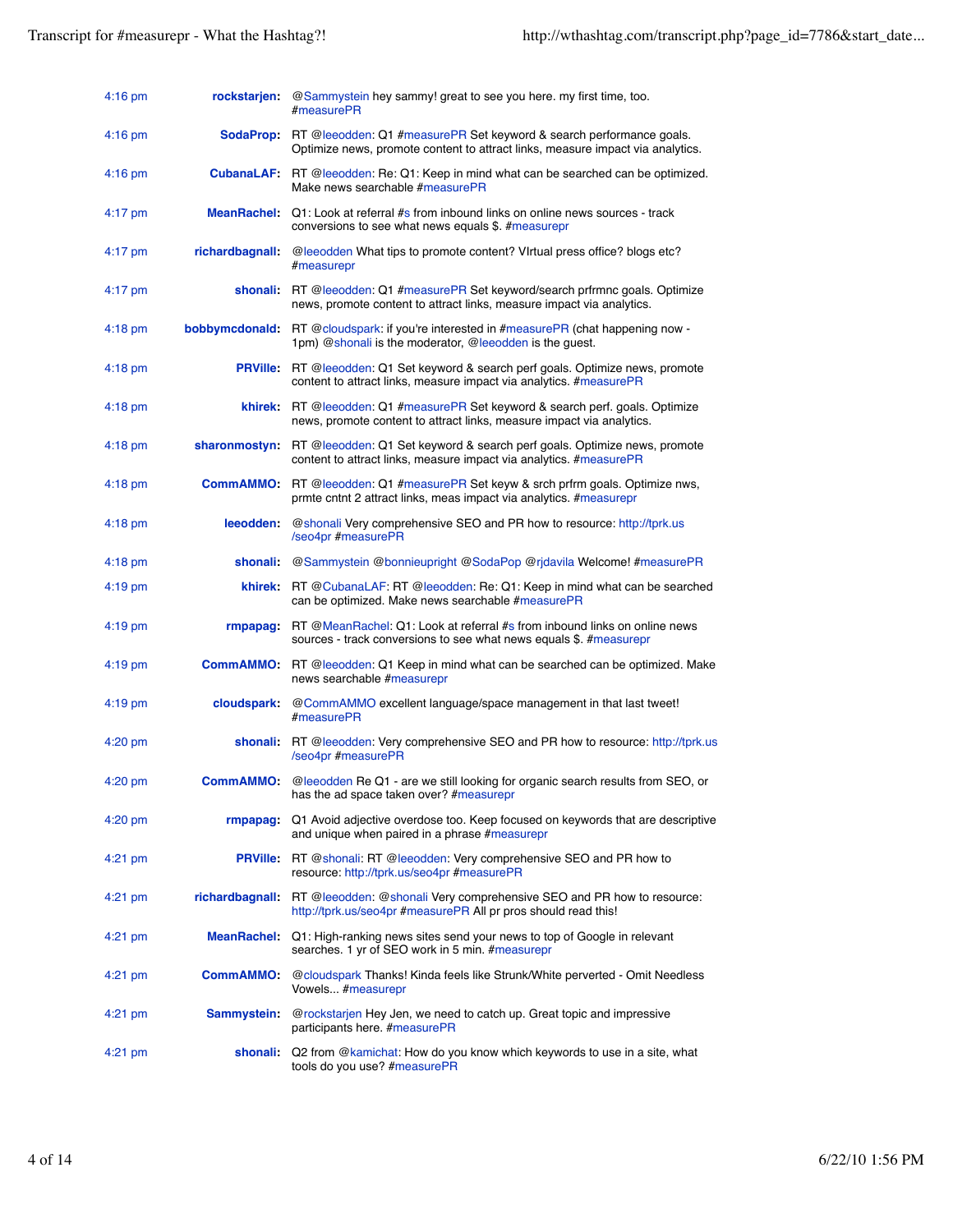| 4:22 pm   |                 | rockstarjen: RT @leeodden: Very comprehensive SEO and PR how to resource: http://tprk.us<br>/seo4pr #measurepr                                                                        |
|-----------|-----------------|---------------------------------------------------------------------------------------------------------------------------------------------------------------------------------------|
| $4:22$ pm |                 | <b>IABCDCMetro:</b> RT @leeodden: @shonali Very comprehensive SEO and PR how to resource:<br>http://tprk.us/seo4pr #measurePR                                                         |
| 4:22 pm   |                 | wgbiz: RT @leeodden: @shonali Very comprehensive SEO and PR how to resource:<br>http://tprk.us/seo4pr #measurePR                                                                      |
| $4:22$ pm | leeodden:       | @shonali Q1 Here are 13 metrics for SEO PR Measurement: http://tprk.us<br>/KeQ3K - Measure search AND social impact of optimized news #measurePR                                      |
| $4:22$ pm |                 | shonali: RT @leeodden: @shonali Very comprehensive SEO and PR how to resource:<br>http://tprk.us/seo4pr #measurePR http://fb.me/tsUVVWz5                                              |
| 4:22 pm   |                 | kristinwadge: RT @leeodden: @shonali Very comprehensive SEO and PR how to resource:<br>http://tprk.us/seo4pr #measurePR #measurepr                                                    |
| 4:22 pm   |                 | <b>CommAMMO:</b> RT @leeodden: Very comprehensive SEO and PR how to resource: http://tprk.us<br>/seo4pr #measurepr                                                                    |
| $4:22$ pm |                 | cloudspark: RT @leeodden: Comprehensive SEO and #PR "how-to" resource: http://tprk.us<br>/seo4pr #measurePR (ht @shonali)                                                             |
| $4:22$ pm |                 | SodaProp: Make sure to integrate not only website links to promote content, but social<br>media networks that are outbound #measurepr                                                 |
| $4:23$ pm |                 | CubanaLAF: If you're in PR sector and not tuning into #measurePR, you're missing out. I know<br>SEO is something SO MANY struggle with.                                               |
| $4:23$ pm |                 | <b>Sammystein:</b> Great tips for PR pros. RT @leeodden: @shonali Very comprehensive SEO and<br>PR how to resource: http://tprk.us/seo4pr #measurePR                                  |
| 4:23 pm   |                 | rockstarjen: Excellent advice. RT @rmpapag: Q1 Avoid adjective overdose. Keep focused on<br>descriptive and unique keywords #measurepr                                                |
| $4:23$ pm |                 | <b>CommAMMO:</b> RT @leeodden: @shonali Very comprehensive SEO and PR how to resource:<br>http://tprk.us/seo4pr #measurepr                                                            |
| 4:23 pm   |                 | <b>CommAMMO:</b> RT @shonali: Q2 from @kamichat: How do you know which keywords to use in a<br>site, what tools do you use? #measurepr                                                |
| $4:24$ pm | leeodden:       | @shonali Q2 Find keywords: Google Trends & Keyword Tool WordTracker.com<br>KeywordDiscovery.com WordStream SemRush.com Radian6 #measurePR                                             |
| $4:24$ pm | <b>PRVille:</b> | YES! RT @CubanaLAF: If you're in PR sector & not tuning into #measurePR,<br>you're missing out. I know SEO is something SO MANY struggle with.                                        |
| $4:24$ pm |                 | <b>CARMA_Tweets:</b> RT @leeodden: @shonali Q1 Here are 13 metrics for SEO PR Measurement:<br>http://tprk.us/KeQ3K - Measure search AND social impact of optimized news<br>#measurePR |
| $4:24$ pm |                 | mattkellypr: RT @shonali: RT @leeodden: @shonali Very comprehensive SEO and PR how<br>to resource: http://tprk.us/seo4pr #measurePR http://fb.me/tsUVVWz5                             |
| $4:24$ pm |                 | <b>kristinwadge:</b> RT @leeodden: Q1 Set keyword & search goals. Optimize news, promote<br>content to attract links, measure impact via analytics #measurepr                         |
| $4:24$ pm |                 | shonali: RT @leeodden: Q1 Here are 13 metrics fr SEO PR Msrmnt: http://tprk.us/KeQ3K<br>- Measure search AND social impact of optimized news #measurePR                               |
| 4:24 pm   |                 | <b>SodaProp:</b> RT @leeodden: @shonali Q2 Find keywords: Google Trends & Keyword Tool<br>WordTracker.com KeywordDiscovery.com WordStream SemRush.com Radian6<br>#measurePR           |
| 4:25 pm   |                 | <b>PRVille:</b> RT @leeodden: Q2 Find keywords: Google Trends & Keyword Tool<br>WordTracker.com KeywordDiscovery.com WordStream SemRush.com Radian6<br>#measurePR                     |
| $4:25$ pm |                 | <b>CommAMMO:</b> RT @leeodden: Q1 13 metrics for SEO PR Measurement: http://tprk.us/KeQ3K -<br>Measure search AND social impact of optimized news #measurepr                          |
| 4:25 pm   |                 | <b>shonali:</b> RT @leeodden: Q2 Find keywords: Google Trends & Keyword Tool<br>WordTracker.com KeywordDiscovery.com WordStream SemRush.com Radian6<br>#measurePR                     |
| $4:25$ pm |                 | <b>rmpapag:</b> RT @SodaProp: Make sure to integrate website links to promote content, AND<br>social media networks that are outbound #measurepr                                      |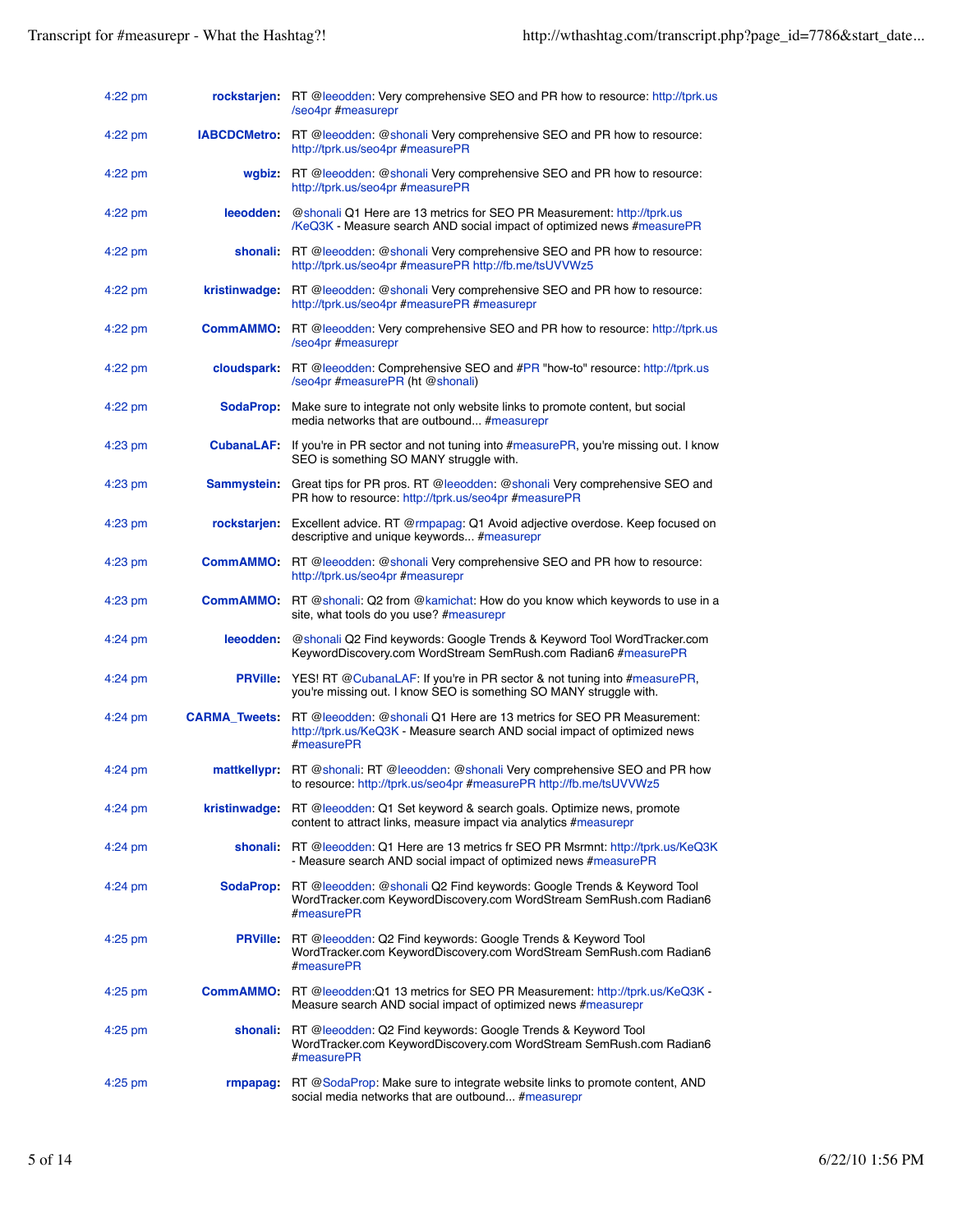| $4:25$ pm |                     | <b>MikeFraietta:</b> RT @leeodden: Comprehensive SEO and #PR "how-to" resource: http://tprk.us<br>/seo4pr #measurePR #measurepr                                       |
|-----------|---------------------|-----------------------------------------------------------------------------------------------------------------------------------------------------------------------|
| $4:25$ pm |                     | richardbagnall: RT @leeodden: Here are 13 metrics for SEO PR Measurement: http://tprk.us<br>/KeQ3K - Measure search & social impact of optimized news #measurePR      |
| $4:25$ pm | liemnguyen:         | RT @cubanalaf: If you're in PR sector and not tuning into #measurePR, you're<br>missing out. I know SEO is something SO MANY struggle with.                           |
| $4:25$ pm |                     | <b>CommAMMO:</b> RT @SodaProp: Make sure to integrate not only website links to promote<br>content, but social media networks that are outbound #measurepr            |
| $4:25$ pm |                     | <b>OptimumPR:</b> RT @leeodden: @shonali Q1 Here are 13 metrics for SEO PR Measurement:<br>http://tprk.us/KeQ3K #measurePR                                            |
| $4:26$ pm | shonali             | @PRVille @CubanaLAF Sweet. Thankee.: ) #measurePR                                                                                                                     |
| $4:26$ pm |                     | leeodden: @CommAMMO Organic still attracts 70%+ of clicks. Adding PPC can raise that<br>even higher in some cases. See @vanessafox book #measurePR                    |
| 4:26 pm   |                     | <b>shonali:</b> RT @rockstarjen: Excellent advice. RT @rmpapag: Q1 Avoid adjective overdose.<br>Keep focused on descriptive and unique keywords #measurepr            |
| $4:26$ pm | kristinwadge:       | RT @leeodden 13 metrics for SEO PR Measurement: http://tprk.us/KeQ3K -<br>Measure search AND social impact of optimized news #measurepr                               |
| $4:26$ pm | <b>CommAMMO:</b>    | RT @CubanaLAF: If youre in PR sector and not tuning into #measurePR, youre<br>missing out. SEO is something SO MANY struggle with. #measurepr                         |
| $4:26$ pm | <b>JRMoreau</b> :   | RT @MikeFraietta: RT @leeodden: Comprehensive SEO and #PR "how-to"<br>resource: http://tprk.us/seo4pr #measurePR #measurepr                                           |
| $4:26$ pm | JaneDoelnk:         | Comprehensive SEO and PR how to resource: http://tprk.us/seo4pr #measurePR<br>(via @shonali + leeodden)                                                               |
| $4:26$ pm |                     | <b>KellyeCrane:</b> RT @leeodden: Here are 13 metrics for SEO PR Measurement: http://tprk.us<br>/KeQ3K -Measure search ANDsocial impact of optimized news #measurepr  |
| $4:27$ pm |                     | richardbagnall: RT @rmpapag: PR SEO tip- Avoid adjective overdose. Keep focused on<br>keywords that are descriptive & unique when paired in a phrase #measurepr       |
| $4:27$ pm |                     | <b>CommAMMO:</b> RT @leeodden: @rmpapag: Q1 Avoid adjective overdose 2. Keep foc on<br>keywords that are descriptive & unique when paired in a phrase #measurepr      |
| $4:27$ pm |                     | <b>richardbagnall:</b> RT @leeodden: Find keywords: Google Trends & Keyword Tool<br>WordTracker.com KeywordDiscovery.com WordStream SemRush.com Radian6<br>#measurePR |
| $4:27$ pm | SodaProp:           | @rmpapag Great point! #measurePR                                                                                                                                      |
| $4:28$ pm |                     | kristinwadge: RT @cubanalaf: If you're in PR sector and not tuning into #measurePR, you're<br>missing out. I know SEO is something SO MANY struggle with              |
| 4:28 pm   |                     | shonali: Q3 from @KellyeCrane: Would love tips if your term's more complicated, e.g.<br>"solo pr" v. something simple like "shoes." #measurePR                        |
| $4:28$ pm | mdbarber:           | @leeodden PPC? #measurepr                                                                                                                                             |
| $4:28$ pm | leeodden:           | @shonali Q2 Monitor keywords used in on-site search engine, referring searches<br>in web analytics & Google Webmaster Tools #measurePR                                |
| $4:29$ pm |                     | <b>CommAMMO:</b> @leeodden Am struck by how many visits to my blog I get from search, really<br>amazes me #measurepr                                                  |
| $4:29$ pm |                     | shonali: RT @leeodden: Organic still attracts 70%+ of clicks. Adding PPC can raise that<br>even higher in some cases. See @vanessafox book #measurePR                 |
| $4:29$ pm |                     | shonali: RT @leeodden: Q2 Monitor keywords used in on-site search engine, referring<br>searches in web analytics & Google Webmaster Tools #measurePR                  |
| $4:29$ pm | <b>SarahDawley:</b> | RT @leeodden: 13 metrics for SEO PR Measurement: http://tprk.us/KeQ3K<br>#measurepr (via @KellyeCrane)                                                                |
| $4:30$ pm | cathyannsauer:      | RT @cubanalaf: If you're in PR sector and not tuning into #measurePR, you're<br>missing out. @OLResortsgrl thought u would like                                       |
| $4:30$ pm | <b>PRVille</b>      | RT @leeodden: Organic still attracts 70%+ of clicks. Adding PPC can raise that<br>even higher in some cases. See @vanessafox book #measurepr                          |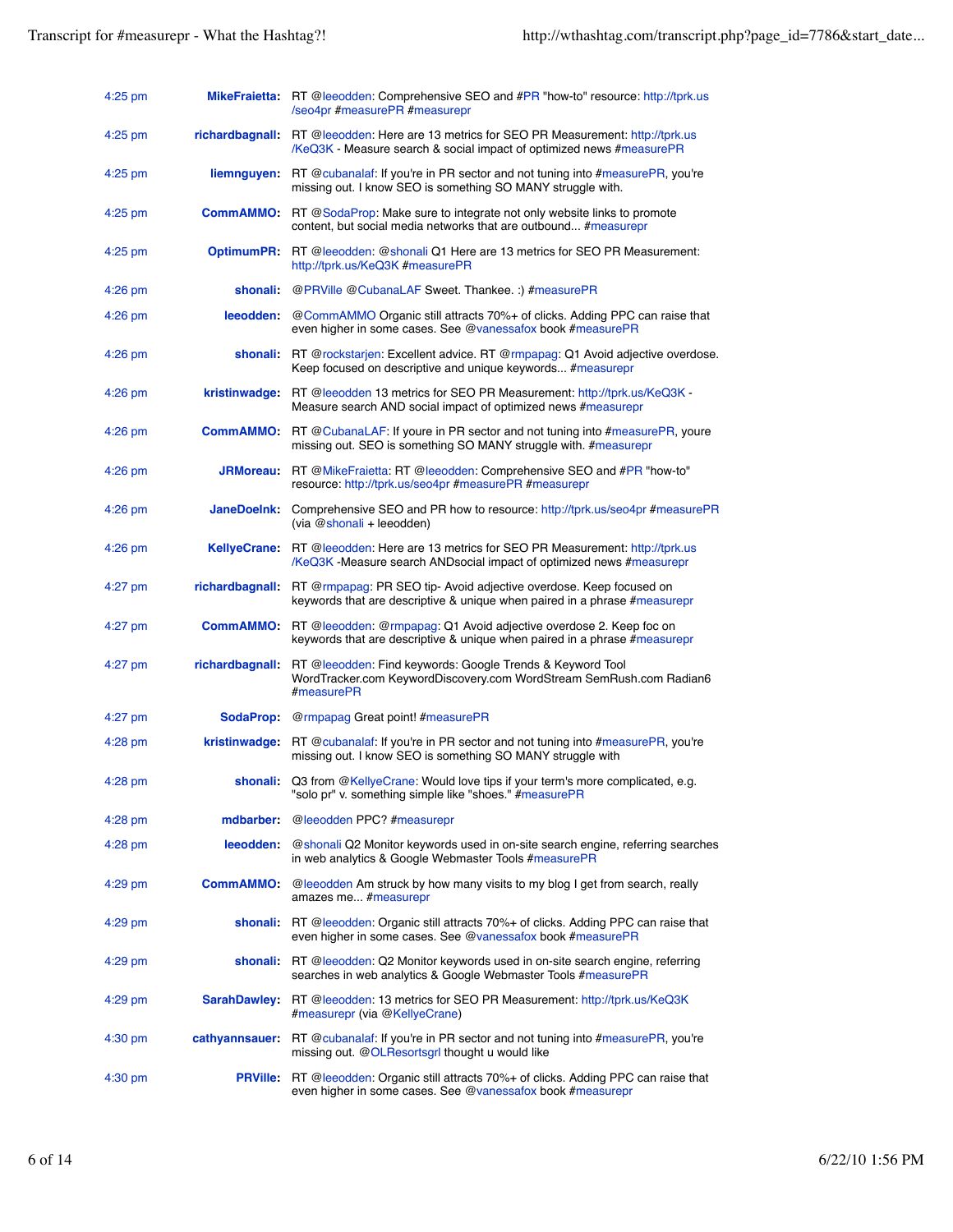| $4:30$ pm         | kamichat          | @leeodden "Keep focused on keywords that are descriptive and unique when<br>paired in a phrase" Also, ones that you can own? #measurepr                                            |
|-------------------|-------------------|------------------------------------------------------------------------------------------------------------------------------------------------------------------------------------|
| $4:30$ pm         | randygiusto:      | catch attention by being concise! RT @rmpapag: Q1 Avoid adjective overdose.<br>Keep focused on descriptive and unique keywords. #measurepr                                         |
| $4:30$ pm         |                   | <b>CommAMMO:</b> RT @leeodden: Q2 Find keywds: Google Trends & Keyword Tool<br>WordTracker.com KeywordDiscovery.com WordStream SemRush.com Radian6<br>#measurepr                   |
| $4:30 \text{ pm}$ |                   | ridavila: RT @shonali: RT @leeodden: Organic still attracts 70%+ of clicks. Adding PPC<br>can raise that even higher in some cases. See @vanessafox book #measurePR                |
| $4:31$ pm         | richardbagnall:   | RT @leeodden: Organic still attracts 70%+ of clicks. Adding PPC can raise that<br>even higher in some cases. See @vanessafox book #measurepr                                       |
| $4:31$ pm         | <b>CommAMMO:</b>  | @mdbarber PPC=pay per click (I think) #measurepr                                                                                                                                   |
| $4:31$ pm         |                   | ridavila: RT @leeodden: @shonali Q2 Monitor keywords used in on-site search engine,<br>referring searches in web analytics & Google Webmaster Tools #measurePR                     |
| $4:31$ pm         | richardbagnall:   | RT @MeanRachel: Q1: High-ranking news sites send your news to top of Google<br>in relevant searches. 1 yr of SEO work in 5 min. #measurepr                                         |
| $4:31$ pm         |                   | <b>CARMA_Tweets:</b> RT @CommAMMO: RT @leeodden: Q2 Find keywds: Google Trends & Keyword<br>Tool WordTracker.com KeywordDiscovery.com WordStream SemRush.com<br>Radian6 #measurepr |
| $4:31$ pm         | leeodden:         | @shonali Rather than simple vs complicated keywords, think in terms of<br>in-demand (popular/competitive) and relevant #measurePR                                                  |
| 4:32 pm           | <b>SodaProp</b>   | RT @richardbagnall: RT @leeodden: Organic still attracts 70%+ of clicks. Adding<br>PPC can raise that even higher in some cases. See @vanessafox book<br>#measurepr                |
| 4:32 pm           |                   | shonali: RT @leeodden: @shonali Rather than simple vs complicated keywords, think in<br>terms of in-demand (popular/competitive) and relevant #measurePR                           |
| 4:32 pm           |                   | <b>CommAMMO:</b> RT @leeodden: Q2 Monitor keywords in on-site search engine, referring<br>searches in web analytics & Google Webmaster Tools #measurepr                            |
| $4:33$ pm         | leeodden:         | @shonali Broad concepts are often more popular & competitive. Think of who<br>searches that way and why. Empathy is priceless in SEO #measurePR                                    |
| $4:33$ pm         |                   | <b>CommAMMO:</b> RT @kamichat: @leeodden "Keep focsd on keywords that R descriptive &<br>unique when paired in phrase" Also, ones that you can own? #measurepr                     |
| $4:34$ pm         |                   | <b>cathyannsauer:</b> RT @rmpapag: Q1 Avoid adjective overdose too. Keep focused on keywords that<br>are descriptive and unique when paired in a phrase #measurepr                 |
| 4:34 pm           | shonali:          | RT @leeodden: Broad concepts often more popular & competitive. Think of who<br>searches that way & why. Empathy is priceless in SEO #measurePR                                     |
| 4:34 pm           | <b>CubanaLAF:</b> | Q3: Don't focus on whether keyword is complicated or simple. Look at industry<br>and what's relevant to brand. #measurePR                                                          |
| $4:34$ pm         | <b>TRGioia</b>    | Tuning into #measurepr for tips on SEO tactics! Check it out!                                                                                                                      |
| $4:34$ pm         |                   | leeodden: @shonali News content SEO often does better focusing on specific phrases b/c<br>it's time sensitive, no time to attract links #measurePR                                 |
| 4:34 pm           |                   | mipcongo: RT @leeodden: Very comprehensive SEO and PR how to resource: http://tprk.us<br>/seo4pr #measurePR: http://bit.ly/9hVMts                                                  |
| 4:34 pm           | <b>rmpapaq</b>    | Great point! RT @leeodden Rather than simple vs complicated keywords think in<br>terms of in-demand (popular/competitive) & relevant #measurePR                                    |
| $4:34$ pm         |                   | <b>PRVille:</b> Love this. RT @leeodden: Rather than simple vs complicated keywords, think in<br>terms of in-demand (popular/competitive) & relevant #measurePR                    |
| 4:34 pm           | <b>CommAMMO:</b>  | RT @leeodden: Rather than simple vs complicated keywords, think in terms of<br>in-demand (popular/competitive) and relevant #measurepr                                             |
| 4:35 pm           |                   | <b>SodaProp:</b> @CommAMMO Yep, you are correct for PPC. (@mdbarber) #measurePR                                                                                                    |
| $4:35$ pm         |                   | <b>cloudspark:</b> RT @leeodden: @shonali Rather than simple vs complicated keywords, think in<br>terms of in-demand (popular/competitive) and relevant #measurePR                 |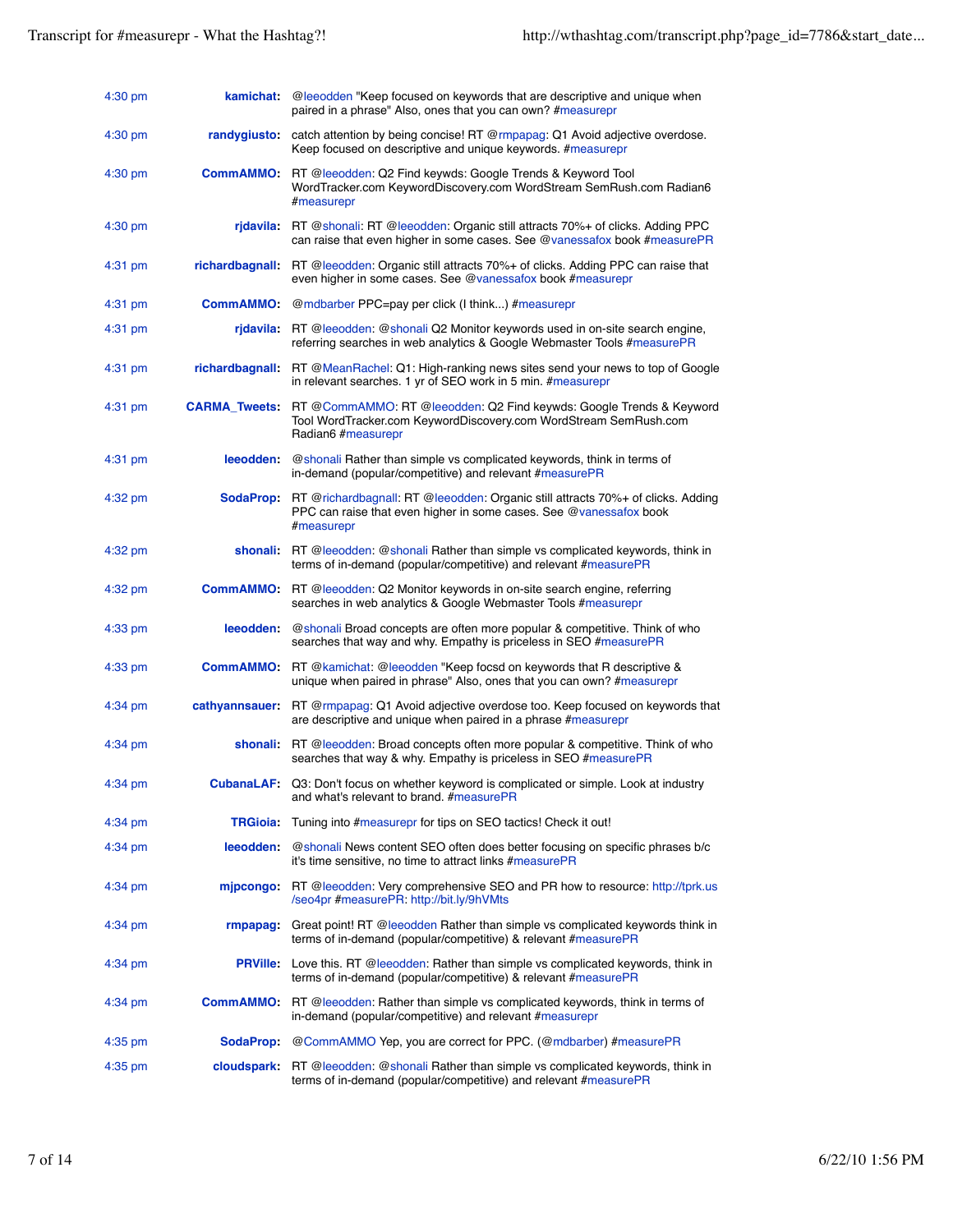| $4:35$ pm |                 | mipcongo: RT @leeodden: Very comprehensive SEO and PR how to resource:<br>http://htxt.it/FKxK #measurePR: http://bit.ly/921iUA                                                    |
|-----------|-----------------|-----------------------------------------------------------------------------------------------------------------------------------------------------------------------------------|
| $4:35$ pm |                 | shonali: RT @richardbagnall @MeanRachel: Q1: High-ranking news sites send news to<br>top of Google in rel. searches. 1 yr of SEO wk in 5 min. #measurepr                          |
| $4:36$ pm | randygiusto:    | agree- keywds rule! RT @leeodden: Organic attracts 70%+ of clicks. PPC raises<br>it higher in some cases. See @vanessafox book #measurepr                                         |
| $4:36$ pm |                 | shonali: RT @leeodden: News content SEO often does better focusing on specific<br>phrases b/c it's time sensitive, no time to attract links #measurePR                            |
| $4:36$ pm | leeodden:       | @kamichat If a concept/phrase fits with your content & audience you're trying to<br>reach, it's worth pursuing regardless of volume. #measurePR                                   |
| $4:36$ pm | <b>CommAMMO</b> | Interesting, @leeodden, re: relevancy - so important to virtually all comms<br>activity. Soc media s/b most relevant content #measurepr                                           |
| $4:36$ pm |                 | rmpapag: Q3 I've asked non-tech savvy folks to brainstorm keywords leaving myself out of<br>it yields great results. #measurepr                                                   |
| $4:36$ pm |                 | <b>kamichat:</b> RT @leeodden: @shonali Rather than simple vs complicated keywords, think in<br>terms of in-demand (popular/competitive) and relevant #measurePR                  |
| $4:36$ pm |                 | shonali:  and in PR/SM as well. :- p RT @leeodden " Empathy is priceless in SEO."<br>#measurePR                                                                                   |
| $4:37$ pm |                 | rjdavila: RT @leeodden: @shonali Broad concepts are often more popular & competitive.<br>Think of who searches that way and why. #measurePR                                       |
| $4:37$ pm |                 | CubanaLAF: @leeodden @shonali Once had someone tell me to "think like your competitor -<br>what trends are they searching for?" #measurepr                                        |
| $4:37$ pm | kamichat        | @leeodden What constitutes an "in demand/competitive" search term, how many<br>searches per month make it worthwhile? #measurePR                                                  |
| $4:37$ pm |                 | shonali: RT @ CubanaLAF: Q3: Don't focus on whether keyword is complicated or simple.<br>Look at industry and what's relevant to brand. #measurePR                                |
| $4:37$ pm |                 | <b>PRVille:</b> RT @leeodden: News content SEO often does better focusing on specific<br>phrases b/c it's time sensitive, no time to attract links #measurePR                     |
| $4:38$ pm |                 | <b>CommAMMO:</b> RT @leeodden: News content SEO often does btr foc'g on specif phrases b/c its<br>time sensitive, no time 2attract links #measurepr                               |
| $4:38$ pm |                 | <b>SodaProp:</b> RT @ CubanaLAF: Q3: Don't focus on whether keyword is complicated or simple.<br>Look at industry and what's relevant to brand. #measurePR                        |
| $4:38$ pm |                 | <b>cloudspark:</b> RT @shonali: RT @leeodden: Broad concepts often more popular & competitive.<br>Think of who searches that way & why. Empathy is priceless in SEO<br>#measurePR |
| $4:38$ pm |                 | <b>leeodden:</b> @shonali Agreed. Getting into the mind of your customer is essential in any<br>communications. And often underrated :) #measurePR                                |
| $4:38$ pm |                 | richardbagnall: RT @leeodden: Broad concepts often more popular & competitive. Think who<br>searches & why. Empathy is priceless in SEO #measurepr                                |
| $4:38$ pm |                 | shonali: RT @cubanalaf: @leeodden @shonali Once had someone tell me to "think like<br>your competitor - what trends are they searching for?" #measurepr                           |
| $4:39$ pm |                 | <b>shonali:</b> @cubanalaf Which is why smart monitoring is so critical, though measurement<br>can't stop there, right @leeodden? #measurePR                                      |
| $4:39$ pm |                 | <b>KellyeCrane:</b> RT @leeodden: @kamichat If a concept/phrase fits with your content & audience<br>you're trying to reach, it's worth pursuing regardless of volume. #measurePR |
| $4:39$ pm |                 | <b>richardbagnall:</b> RT @leeodden: @shonali Agreed. Getting into the mind of your customer is<br>essential in any communications. And often underrated :) #measurePR            |
| $4:39$ pm | bonnieupright:  | Today's #measurepr (until 1 EST) is off the charts great, w/ @shonali & special<br>guest @leeodden. Transcript will be way helpful!                                               |
| $4:39$ pm |                 | <b>cloudspark:</b> RT @leeodden: @kamichat If a concept/phrase fits with your content & audience<br>you're trying to reach, it's worth pursuing regardless of volume. #measurePR  |
| 4:39 pm   |                 | TRGioia: Get inside your audience's head to see what keywords they'd think about? Like<br>the game "what's the first thing that comes when?" #measurePR                           |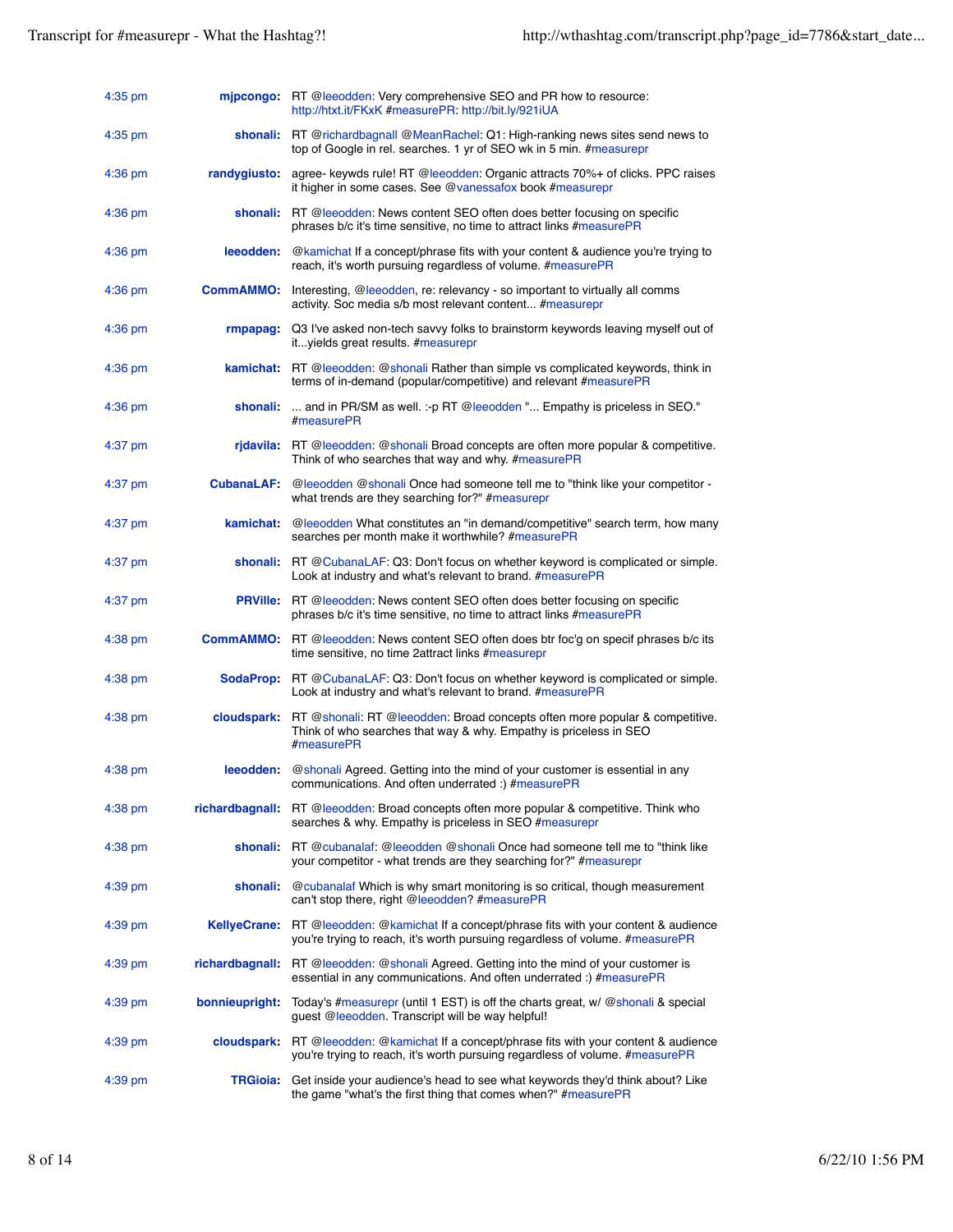| $4:40 \text{ pm}$ |                     | <b>CubanaLAF:</b> Oh, that @leeodden. Mentioning R6 in a tweet - my cupcakes must have<br>reached him!;) (Seriously - thanks for shoutout!) #measurepr                            |
|-------------------|---------------------|-----------------------------------------------------------------------------------------------------------------------------------------------------------------------------------|
| $4:40 \text{ pm}$ | shonali:            | Great idea! RT @rmpapag: Q3 I've asked non-tech savvy folks to brainstorm<br>keywords leaving me out of it. Yields great results. #measurepr                                      |
| $4:40 \text{ pm}$ | rmpapag:            | Quality counts! @kamichat If a concept/phrase fits w/your content & audience<br>you're trying to reach, pursue regardless of volume #measurePR                                    |
| $4:40 \text{ pm}$ | leeodden:           | @KellyeCrane With numerous permutations of a concept, content creation &<br>promo needs to reflect those variations. Get creative #measurePR                                      |
| 4:41 pm           |                     | PRVille: RT @leeodden: If concept/phrase fits your content & audience you're trying to<br>reach, it's worth pursuing regardless of volume. #measurePR                             |
| 4:41 pm           | johncass:           | @kamichat @leeodden for Jim Cahill at Emerson one lead can mean millions of<br>\$ but the number of searches might be low #measurePR                                              |
| $4:41 \text{ pm}$ | tvdeegan:           | Search for #measurePR to read some great SEO/PR/measurement nuggets from<br>@leeodden via @shonali                                                                                |
| 4:41 pm           |                     | SodaProp: @rmpapag Good idea. We tend to over-think things. Other people w/ broader<br>views can sometimes relate better! #measurePR                                              |
| 4:41 pm           |                     | <b>MediaMiser:</b> RT @PRVille: RT @leeodden: If concept/phrase fits your content & audience<br>you're trying to reach, it's worth pursuing regardless of volume. #measurePR      |
| $4:41$ pm         |                     | <b>CubanaLAF:</b> @shonali Amen, sista. Plus, it all depends on agency/clients/specific needs. cc<br>@leeodden #measurePR                                                         |
| 4:41 pm           |                     | <b>CommAMMO:</b> Yes. RT @TRGioia: Get inside audience head 2 C whit keywds theyd think abt.<br>Like game "whats 1st thing that comes when?" #measurepr                           |
| 4:42 pm           |                     | MeanRachel: Q3: once you find your keywords, use them whenever you're on the record or in<br>your pitches/releases so the KWs get quoted. #measurepr                              |
| $4:42 \text{ pm}$ | leeodden:           | BINGO! RT johncass @kamichat for Jim Cahill at Emerson one lead can mean<br>millions of \$ but the number of searches might be low #measurePR                                     |
| 4:42 pm           | <b>kamichat</b>     | @leeodden @shonali Wondering what you think about Wordpress plugins like<br>"All in One SEO Pack"? #measurePR                                                                     |
| $4:42 \text{ pm}$ |                     | cloudspark: @leeodden nice use of the word "permutations" #vocab #measurePR                                                                                                       |
| $4:42$ pm         |                     | shonali: Q4 from @commAMMO: What's your take on "gaming" content with keywords?<br>Is it ethical, or a bygone method that's no longer used? #measurePR                            |
| $4:43$ pm         |                     | <b>PRVille:</b> Great idea! RT @TRGioia: Get inside audience head 2 C wht keywds theyd think<br>abt. Like game "whats 1st thing that comes when?" #measurepr                      |
| 4:43 pm           |                     | <b>chrissfife:</b> RT @leeodden: BINGO! RT johncass @kamichat for Jim Cahill at Emerson one<br>lead can mean millions of \$ but the number of searches might be low<br>#measurePR |
| $4:43$ pm         | <b>JaneDoelnk:</b>  | @rmpapag: I've asked non-tech savvy folks to brainstorm keywords leaving me<br>out of it. Yields great results. #measurepr [Great idea!]                                          |
| 4:43 pm           | cloudspark:         | RT @rmpapag I've asked non-tech savvy folks to brainstorm keywords leaving<br>me out of it. Yields great results. #measurepr (ht @shonali)                                        |
| $4:43$ pm         |                     | khirek: RT @shonali: Great idea! RT @rmpapag: Q3 I've asked non-tech savvy folks to<br>brainstorm keywords. Yields great results. #measurepr                                      |
| $4:43$ pm         | <b>KellyeCrane:</b> | @leeodden Thanks! I agree that when the search terms aren't clear, it's often our<br>jobs to bring a few to the fore #measurepr                                                   |
| 4:44 pm           |                     | <b>CARMA_Tweets:</b> RT @@kamichat If a concept/phrase fits w/your content & audience you're trying<br>to reach, pursue regardless of volume #measurePR                           |
| 4:44 pm           |                     | leeodden: @kamichat Good is relative. Research a list of phrases & sort by popularity,<br>relevance to content & competition #measurePR                                           |
| $4:44$ pm         | <b>CommAMMO:</b>    | @bonnieupright it goes hella fast, requires quick reflexes, thank goodness for<br>@TweetChat #measurepr                                                                           |
| $4:44$ pm         |                     | shonali: RT @johncass: @kamichat @leeodden for Jim Cahill at Emerson one lead can<br>mean millions of \$ but number of searches might be low #measurePR                           |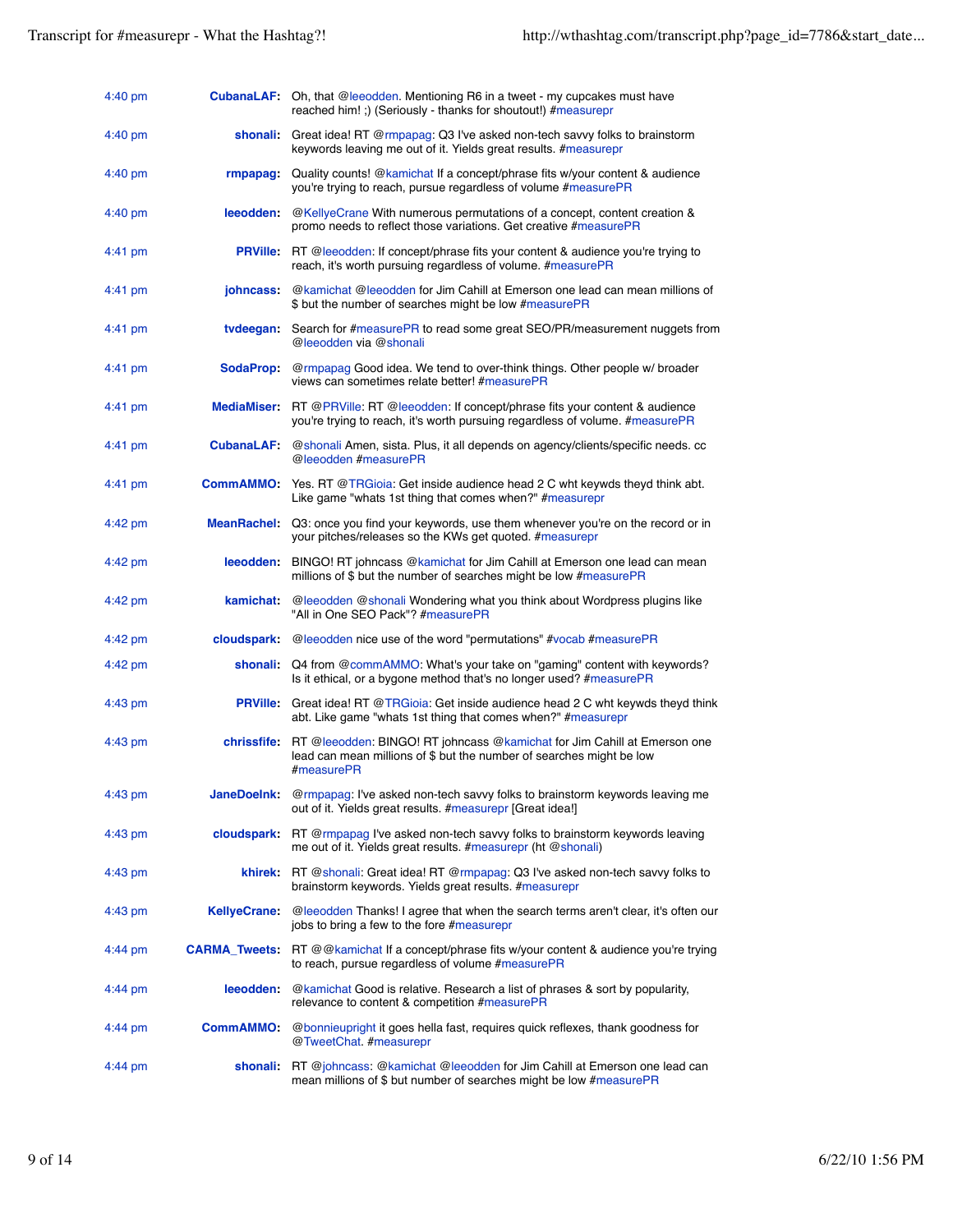| $4:44$ pm         |                    | MeanRachel: Q4: If your keywords are relevant, it's not gaming - you're simply speaking the<br>language your audience understands. #measurepr                    |
|-------------------|--------------------|------------------------------------------------------------------------------------------------------------------------------------------------------------------|
| 4:45 pm           |                    | shonali: RT @leeodden: With numerous permutations of a concept, content creation &<br>promo needs to reflect those variations. Get creative #measurePR           |
| $4:45 \text{ pm}$ | <b>rockstarjen</b> | Great question. RT @shonali: Q4 from @commAMMO: UR take on "gaming"<br>content w/keywords? Ethical, or bygone method no longer used? #measurePR                  |
| $4:45$ pm         |                    | <b>CommAMMO:</b> RT @KellyeCrane: @leeodden Q3 followup: what if there isnt really a standard<br>way pple search 4 ur topic (big spread among terms)? #measurepr |
| $4:45$ pm         | leeodden:          | @shonali Right. Social media monitoring and web analytics are peas and carrots<br>for high performing PR SEO programs. #measurePR                                |
| $4:45$ pm         |                    | shonali: I know, I was thinking that too! RT @bonnieupright: Today's #measurepr (until 1<br>ET) is off the charts great. Transcript will be way helpful!         |
| $4:45$ pm         |                    | CommAMMO: RT @SodaProp: @rmpapag Good idea. We tend to over-think things. Other<br>people w/ broader views can sometimes relate better! #measurepr               |
| $4:46$ pm         |                    | <b>CommAMMO:</b> FYI, Twitter is running about 5 min behind;-) #measurepr                                                                                        |
| $4:46$ pm         | kamichat           | @johncass @leeodden I completely agree with quality vs. quantity, but If term<br>gets 1 search/mo it's less desirable to cultivate #measurePR                    |
| $4:46$ pm         | <b>PRVille:</b>    | RT @leeodden: @shonali Right. Social media monitoring and web analytics are<br>peas and carrots for high performing PR SEO programs. #measurePR                  |
| 4:47 pm           | richardbagnall:    | Question for @leeodden Who should modern PR peeps work closer with? IT,<br>customer relations or sales/marketing dept? #measurepr                                |
| 4:47 pm           | shonali:           | @kamichat I still have to add tags, etc., so I'm not sure how helpful it is, but<br>maybe I just don't know how to configure it? #measurePR                      |
| 4:47 pm           | <b>SodaProp:</b>   | Nice! RT @MeanRachel: Q3: once you find keywords, use them whenever ur on<br>the record or pitches/releases so the KWs get quoted. #measurepr                    |
| 4:47 pm           | <b>PRVille:</b>    | Amen! RT @MeanRachel: Once you find ur keywords, use them whenever<br>you're on record or in ur pitches/releases so KWs get quoted. #measurepr                   |
| $4:48$ pm         |                    | <b>shonali:</b> Yes, I think @leeodden gets the #vocab Oscar today. :-p RT @cloudspark:<br>@leeodden nice use of the word "permutations" #measurePR              |
| 4:48 pm           | <b>CommAMMO:</b>   | Does that get in the way of media rel? Gd 4 SEO, butRT @MeanRachel: Q3:<br>use Keywds in pitches/releases so KWs get quoted. #measurepr                          |
| $4:48 \text{ pm}$ | leeodden:          | @kamichat AllinOne is a good plugin for WordPress. A super talented blog SEO<br>expert like @TopRank_Thomas is priceless :) #plug #measurePR                     |
| 4:49 pm           | randygiusto:       | I run into both big PR and ideafactories (smaller firms) using #radian6 and<br>#socialscape to their advantages #sm65 #measurePR                                 |
| 4:49 pm           |                    | <b>shonali:</b> RT @leeodden: AllinOne is a good plugin for WordPress. A super talented blog<br>SEO expert like @TopRank_Thomas =priceless :) #plug #measurePR   |
| $4:49$ pm         | <b>CommAMMO:</b>   | RT @johncass: @kamichat @leeodden for Jim Cahill at Emerson one lead can<br>mean millions of \$ but number of searches might b low #measurepr                    |
| 4:49 pm           |                    | kamichat: RT @leeodden AllinOne is a good plugin for WordPress. A super talented blog<br>SEO expert like @TopRank_Thomas is priceless :) #plug #measurePR        |
| $4:49$ pm         | shonali:           | @CommAMMO I think that's where good writing comes in. If it's relevant, why<br>not? @MeanRachel @leeodden #measurePR                                             |
| 4:50 pm           |                    | leeodden: @richardbagnall All of the above. But budget and corp influence are factors too.<br>#measurepr                                                         |
| $4:50$ pm         |                    | <b>PRVille:</b> RT @leeodden: AllinOne is a good plugin for WordPress. A super talented blog<br>SEO expert like @TopRank_Thomas =priceless :) #plug #measurePR   |
| 4:50 pm           |                    | CommAMMO: Back to relevancy. Imprtnt. RT @MeanRachel: Q4: If keywords R relevant, its not<br>gaming-UR speaking language UR audience unds. #measurepr            |
| 4:50 pm           | shonali:           | Q5 from @richardbagnall: Who should modern PR peeps work closer with? IT,<br>customer relations or sales/marketing dept? #measurepr                              |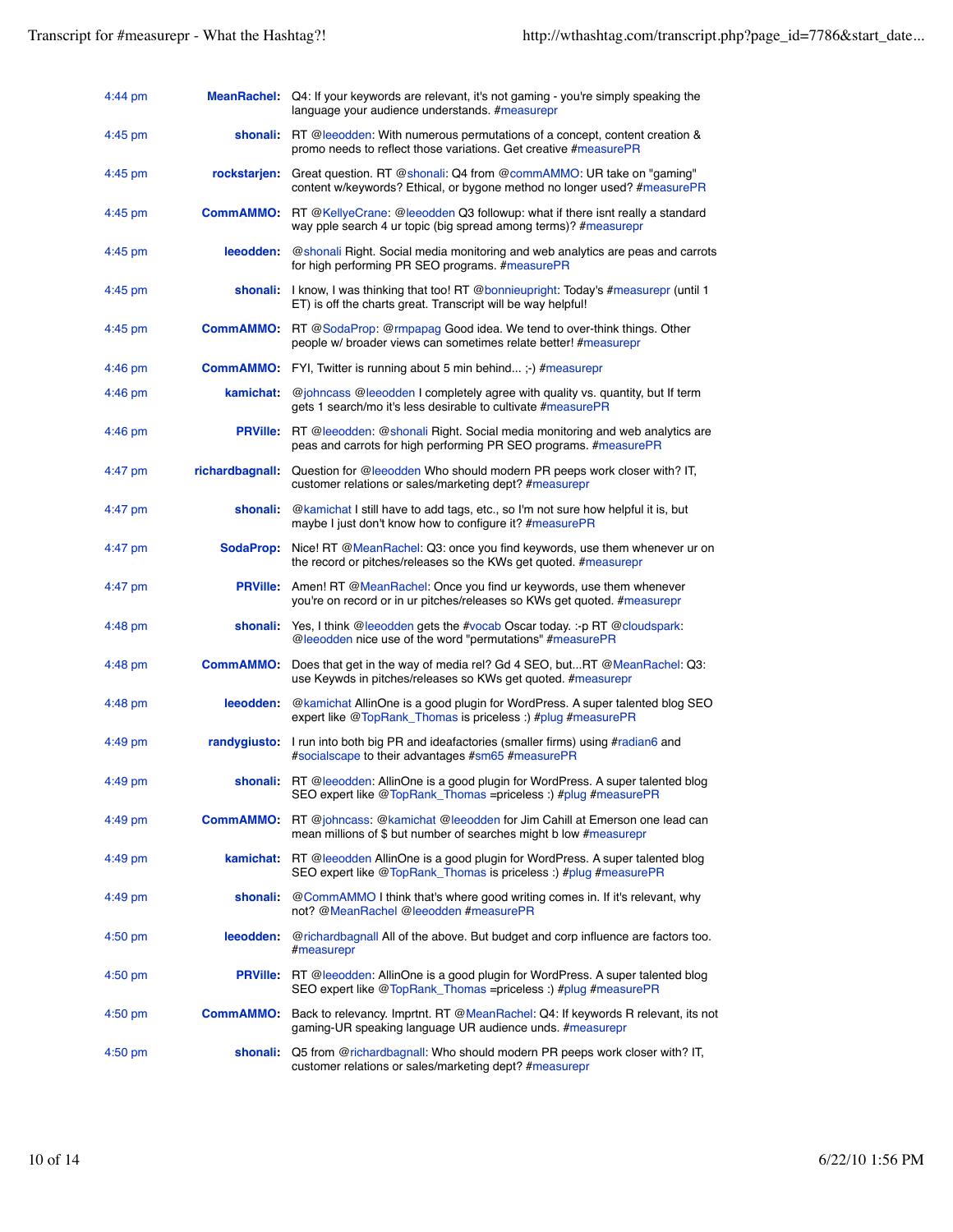| $4:50$ pm         |                    | <b>CommAMMO:</b> RT @leeodden: @shonali Right. Social media monitoring and web analytics are<br>peas and carrots for high performing PR SEO programs. #measurepr                 |
|-------------------|--------------------|----------------------------------------------------------------------------------------------------------------------------------------------------------------------------------|
| $4:51$ pm         |                    | <b>rmpapag:</b> Q4 @MeanRachel is on point; speak the language of your target audience, but<br>stay genuine #measurepr                                                           |
| $4:51$ pm         |                    | <b>leeodden:</b> @kamichat Comparisons like 1 vs 0 are kind of intuitive. My assumption :). 456<br>vs 423 is more common & relevance should win. #measurePR                      |
| $4:51$ pm         |                    | shonali: I know Twitter's way slow today, but 9 minutes more of #measurePR and then<br>@leeodden has to get on a plane. Hang in there!                                           |
| $4:52 \text{ pm}$ | <b>SodaProp:</b>   | Unlimited API please! Trying to connect on Web, Tweetdeck, etc. Argh!<br>#measurePR                                                                                              |
| $4:52$ pm         |                    | richardbagnall: @leeodden What tips to get IT bods to work with PR peeps constuctively in large<br>corps with silos? #measurepr                                                  |
| $4:52$ pm         |                    | <b>PRVille:</b> RT @rmpapag: Q4 @MeanRachel is on point; speak the language of your target<br>audience, but stay genuine #measurepr                                              |
| $4:52 \text{ pm}$ |                    | <b>shonali:</b> RT @leeodden: (re: Q5): All of the above. But budget and corp influence are<br>factors too. #measurepr                                                           |
| $4:52$ pm         |                    | <b>TDefren:</b> RT @leeodden: @shonali Broad concepts are often more popular & competitive.<br>Think of who searches that way and why. Empathy is priceless in SEO<br>#measurePR |
| $4:52$ pm         |                    | <b>TDefren:</b> RT @leeodden: @shonali Rather than simple vs complicated keywords, think in<br>terms of in-demand (popular/competitive) and relevant #measurePR                  |
| $4:53$ pm         |                    | <b>PRVille:</b> Great ? RT @richardbagnall: @leeodden What tips to get IT bods to work with<br>PR peeps constuctively in large corps with silos? #measurepr                      |
| $4:53$ pm         | samraatkakkar:     | Q5 #measurepr all the above, if Social media is adapted as a practice, your all<br>customer facing verticals become imp for the PR agency                                        |
| $4:53$ pm         |                    | shonali: @TopRank_Thomas LOL, I'd like to know how many new followers you get after<br>that #measurePR plug. :- p @leeodden @kamichat                                            |
| $4:54$ pm         |                    | <b>leeodden:</b> @shonali Oh, but we haven't even mentioned concatenation, obfuscating URLs<br>or canonicalization issues. #seogeek4ever #measurePR                              |
| $4:54$ pm         |                    | kamichat: @shonali @leeodden I use the All in One plugin, it doesn't write the content, but<br>it makes adding tags, etc. easier #measurePR                                      |
| $4:54 \text{ pm}$ |                    | 40 deuce: @CommAMMO what is this #measurepr hashtag?? sounds like an interesting<br>conversation                                                                                 |
| $4:55$ pm         |                    | MeanRachel: Q5: Modern PR peeps should work with everyone they can. Stay on the front<br>lines b/c that's where you learn your relevancy. #measurepr                             |
| $4:55$ pm         |                    | shonali: ROFL! RT @leeodden: We haven't even mentioned concatenation, obfuscating<br>URLs or canonicalization issues. #seogeek4ever #measurePR                                   |
| $4:55$ pm         | kamichat:          | @leeodden Ha-ha, sorry to force the numbers, but that was about what I was<br>thinking, relevant term, $+/-$ 500, thanks $#measurePR$                                            |
| $4:55$ pm         | cloudspark:        | @shonali remind me not to play scrabble with @leeodden #vocab #measurePR                                                                                                         |
| $4:55$ pm         | leeodden:          | @kamichat Agreed. the most important thing All in One does is provide for a<br>creative on-page title & a diff optimized Title tag. #measurePR                                   |
| $4:56$ pm         | MediaMiser:        | RT @CommAMMO: RT @leeodden: @shonali Right. Social media monitoring<br>and web analytics are peas and carrots for high performing PR SEO programs.<br>#measurepr                 |
| $4:56$ pm         |                    | PRVille: RT @MeanRachel: Q5: Modern PR peeps should work w/everyone they can.<br>Stay on front lines b/c that's where you learn ur relevancy. #measurepr                         |
| $4:56$ pm         |                    | richardbagnall: RT @CommAMMO:RT @leeodden Right. Social media monitoring & web<br>analytics are peas & carrots for high performing PR SEO programs #measurepr                    |
| $4:56$ pm         | <b>MeanRachel:</b> | @shonali @CommAMMO @leeodden if your keywords can't make sense in a<br>sentence, they're irrelevant keywords or it's bad writing. :) #measurepr                                  |
| $4:56$ pm         | shonali:           | @cloudspark @leeodden  or my brother. He's the kind who'll save all letters &<br>make a zinger with Z, Q & X. #measurePR                                                         |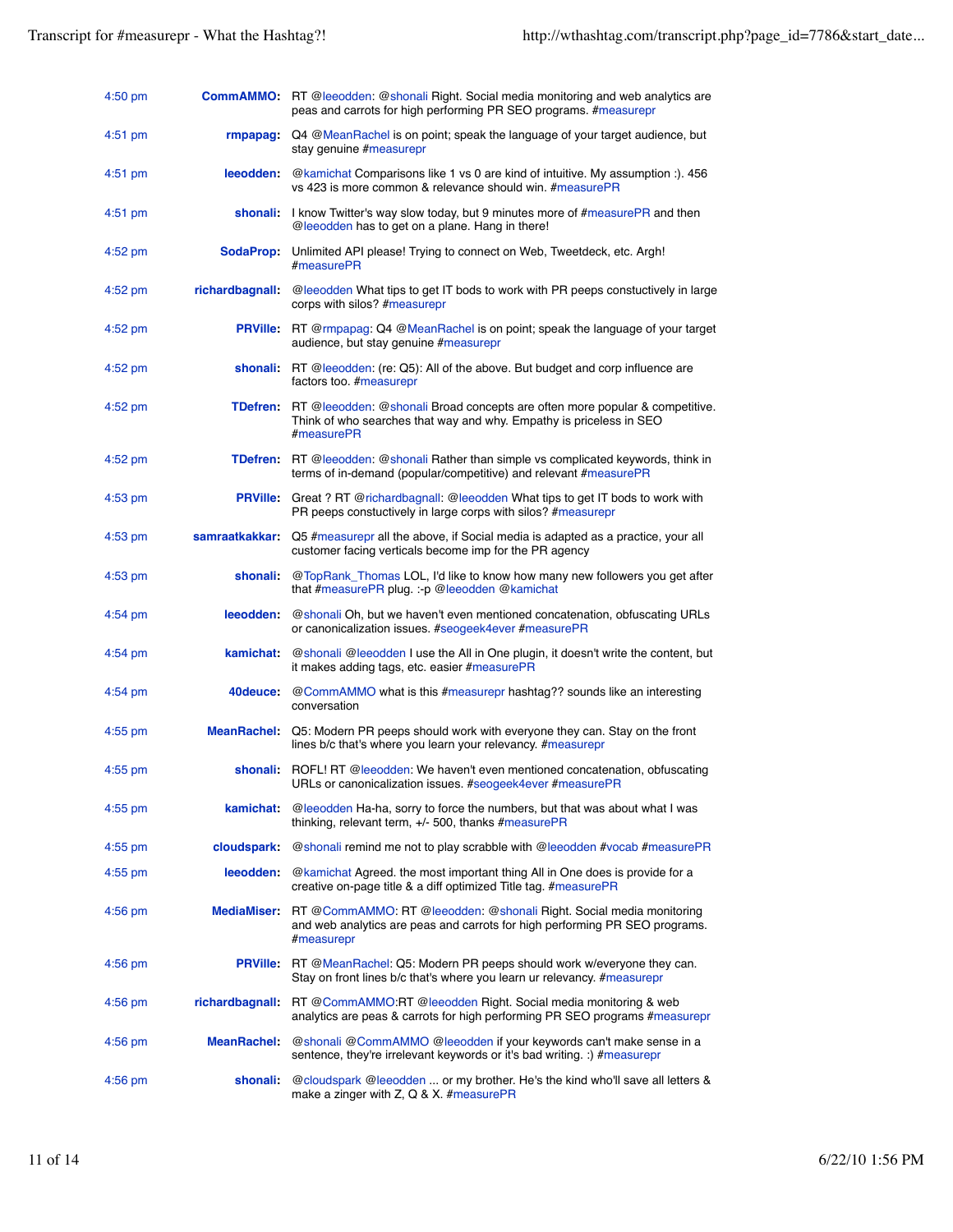| $4:56$ pm |                       | <b>rmpapag:</b> Q5: #PR peeps should work with all depts, a lot depends on company culture,<br>individual personalities and shared goals #measurepr                      |
|-----------|-----------------------|--------------------------------------------------------------------------------------------------------------------------------------------------------------------------|
| $4:56$ pm |                       | shonali: RT @MeanRachel: If your keywords can't make sense in a sentence, they're<br>irrelevant keywords or it's bad writing. :) #measurepr                              |
| $4:57$ pm |                       | <b>kamichat:</b> RT @leeodden: The most important thing All in One does is provide for a creative<br>on-page title & a diff optimized Title tag. #measurePR              |
| $4:57$ pm | <b>leeodden</b>       | @richardbagnall @PRVille To get IT to work with PR, communicate common<br>goals & make it easy for them to work with you. #measurePR                                     |
| $4:57$ pm |                       | <b>CommAMMO:</b> Relationships. RT @richardbagnall: @leeodden What tips 2 get IT bods 2 wk w/<br>PR peeps constuctively in large corps w/silos? #measurepr               |
| $4:57$ pm |                       | shonali: I know @leeodden has to run, so let's start winding down #measurePR. Lee,<br>thank you SO much, your tips are invaluable!                                       |
| $4:58$ pm |                       | nzerillo: RT @CommAMMO:RT @leeodden Right. Social media monitoring & web<br>analytics are peas & carrots for high performing PR SEO programs #measurepr                  |
| $4:58$ pm | leeodden:             | @shonali Thank you Shonali - it was fun and I hope, useful to the excellent<br>#measurePR Tweeple                                                                        |
| $4:58$ pm |                       | ropchock: RT @CommAMMO: Mine too! Snooze if u want. RT @leeodden: Heads up: my<br>tweeting activity will jump in a few minutes as I chat with @shonali for<br>#measurepr |
| $4:59$ pm | SodaProp:             | Thanks to @leeodden @shonali @CommAmmo @PRVille @richardbagnall<br>@kamichat @MeanRachel @CubanLAF @rmpapag for the awesome insight!<br>#measurePR                       |
| $4:59$ pm | <b>CommAMMO:</b>      | You're rockin this chat, lady! RT @MeanRachel If UR keywords can't make sense<br>in a sent, they're irrel keywds or bad writing. :) $#$ measurepr                        |
| $4:59$ pm |                       | <b>MichielGaas:</b> RT @leeodden @shonali Rather than simple vs complicated keywords, think in<br>terms of in-demand (popular/competitive) and relevant #measurePR       |
| $4:59$ pm |                       | <b>CommAMMO:</b> RT @leeodden: @richardbagnall @PRVille To get IT to work with PR, comm'n<br>common goals & make it easy for them to work with you. #measurepr           |
| $4:59$ pm | rmpapag:              | Thank you @leeodden for your time and insights! Thank you @shonali for<br>another informative hour of #measurepr !                                                       |
| $4:59$ pm |                       | shonali: Thanks all for joining $#$ measure $PR$ & putting up with the slow interface, great to<br>see new faces! Next chat: 7/20, 12-1p ET w/ @gojohnab.                |
| $4:59$ pm | randygiusto:          | Google uses AIO tags less, try using alt text for photos RT @leeodden AllinOne<br>plugin, makes adding tags easy #measurePR                                              |
| $5:00$ pm |                       | <b>CommAMMO:</b> RT @rmpapag: Q5: #PR peeps should work with all depts, a lot depends on<br>company culture, individual personalities, shared goals #measurepr           |
| 5:00 pm   |                       | PRVille: Thx! RT @leeodden: @richardbagnall @PRVille To get IT to work w/ PR,<br>communicate common goals & make it easy for them to work w/u #measurePR                 |
| 5:00 pm   | <b>richardbagnall</b> | Massiv ethanks to @leeodden for joining us - 1 of the smartest & nicest people in<br>SEO & PR. Follow him if you're not! #measurepr                                      |
| 5:01 pm   | shonali:              | If you're new to #measurePR, learn what it is here: http://ht.ly/21NDK I post<br>recaps/transcripts on my blog.                                                          |
| $5:01$ pm | kamichat:             | @richardbagnall I think that PR needs to be the bridging department, pulling IT,<br>marketing and customer service together. #measurePR                                  |
| $5:01$ pm |                       | SodaProp: RT @shonali: If you're new to #measurePR, learn what it is here: http://ht.ly<br>/21NDK I post recaps/transcripts on my blog.                                  |
| 5:01 pm   |                       | richardbagnall: RT @MeanRachel: if your keywords can't make sense in a sentence, they're<br>irrelevant keywords or it's bad writing. :) #measurepr                       |
| $5:02$ pm | <b>jqombita</b>       | .@leeodden @richardbagnall To get IT to work w. PR, explain how in the end it<br>will make their life EASIER! (Works like a charm.) #measurePR                           |
| $5:02$ pm | MeanRachel:           | @CommAMMO Re: use of KW in press releases, it's imp. to distinguish goal of<br>the release. SEO/earned media/combo? Walk the line. #measurepr                            |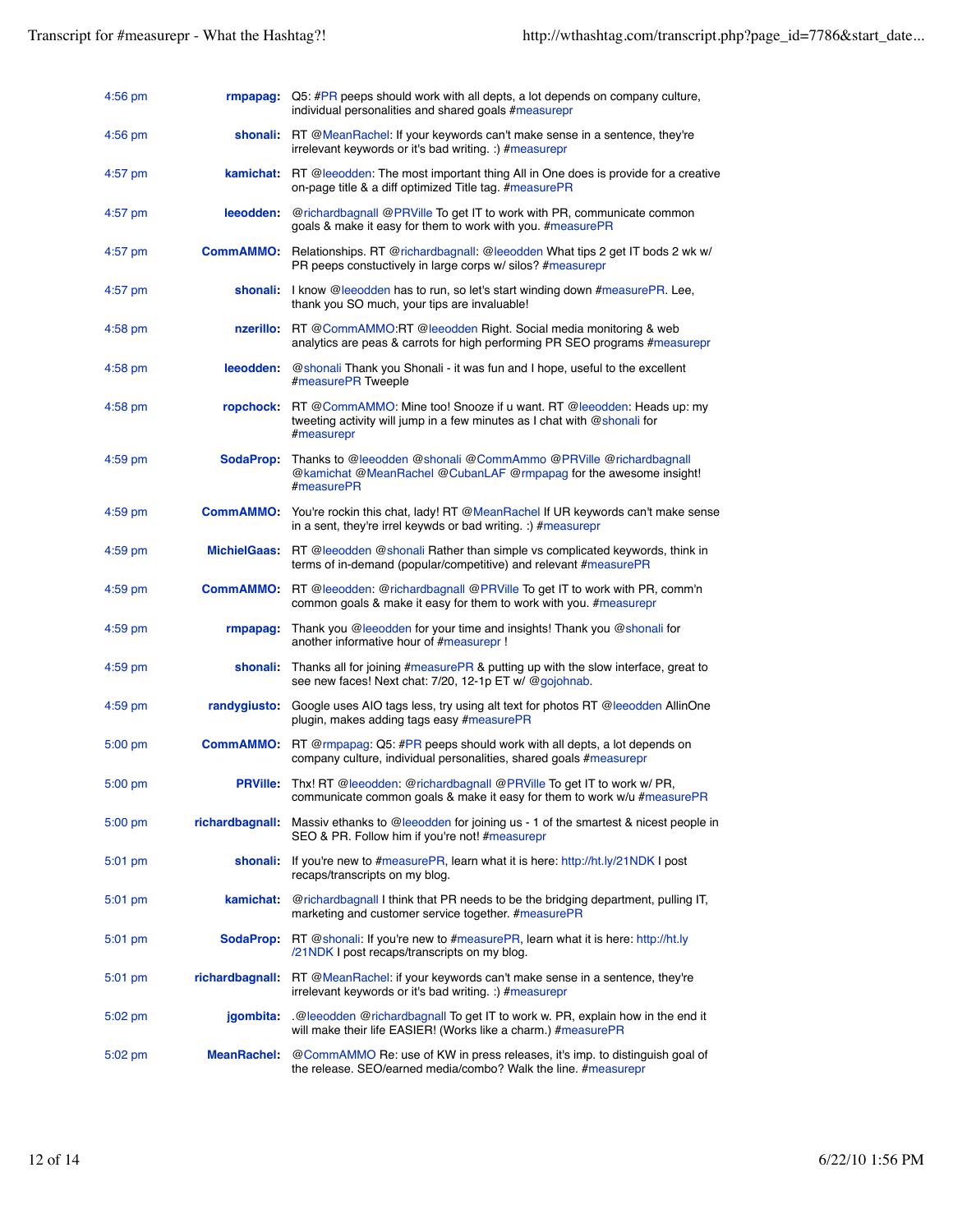| $5:02$ pm         | kamichat                | @SodaProp Great fun, thanks to @shonali and @leeodden for hosting the chat.<br>#measurePR                                                                                      |
|-------------------|-------------------------|--------------------------------------------------------------------------------------------------------------------------------------------------------------------------------|
| $5:02$ pm         |                         | leeodden: RT @40deuce: @CommAMMO what is this #measurepr hashtag?? sounds like<br>an interesting conversation                                                                  |
| $5:02$ pm         | rmpapag:                | Thank you @sodapop @commAMMO @richardbagnall @cloudspark and<br>anyone else I missed for the RT's! #measurepr was awesome!                                                     |
| $5:02$ pm         | shonali:                | @leeodden OMG, are you kidding? What we learned today from you thank you<br>again, I hope you'll come back to #measurePR. Travel safe!                                         |
| $5:03$ pm         | <b>richardbagnall</b>   | @kamichat @jgombita - Great points! Prob tends to be getting around different<br>character / personality types #measurepr                                                      |
| $5:03 \text{ pm}$ | <b>cloudspark</b>       | @shonali thanks for the solid discussion on SEO for PR on today's #measurePR                                                                                                   |
| $5:03 \text{ pm}$ |                         | shonali: 'Kay, #measurePR is officially over for today, but you're welcome to keep<br>chatting. Hope to see you in 2 weeks with @gojohnab. Later!                              |
| $5:04 \text{ pm}$ |                         | rockstarjen: Pulled away toward end, but impressed with the chat and look forward to learning<br>more next week. Thanks @shonali & @leeodden! #measurepr                       |
| $5:04 \text{ pm}$ |                         | shonali: Ditto! RT @richardbagnall: Massive thx to @leeodden for joining us, 1 of<br>smartest, nicest people in SEO/PR. Follow him! #measurepr                                 |
| $5:05$ pm         | shonali:                | @cloudspark My pleasure, I'm so glad @leeodden was able to join. He's such a<br>treasure trove of knowledge. #measurePR                                                        |
| $5:05 \text{ pm}$ | <b>KellyeCrane:</b>     | Yes! RT @rmpapag: Thank you @leeodden for your time and insights! Thank<br>you @shonali for another informative hour of #measurepr !                                           |
| $5:05$ pm         |                         | CommAMMO: Um, what SHE said! RT @rmpapag: Thank U @leeodden for UR time & insights!<br>Thank U @shonali 4another inform'v hr of #measurepr ! #measurepr                        |
| $5:05$ pm         |                         | richardbagnall: RT @CommAMMO: Um, what SHE said! RT @rmpapag: Thank U @leeodden<br>for UR time & insights! Thank U @shonali 4another inform'y hr of #measurepr !<br>#measurepr |
| $5:06$ pm         | shonali:                | @rockstarjen Bi-weekly - next #measurePR is 7/6 (SORRY ALL for earlier typo!)<br>with @kdpaine, one of my faves! 12-1 pm ET, hope you'll join!                                 |
| $5:08$ pm         | <b>CathyWebSavvyPR:</b> | RT @shonali: @rockstarjen Bi-weekly - next #measurePR is 7/6 (SORRY ALL for<br>earlier typo!) with @kdpaine, one of my faves! 12-1 pm ET, hope you'll join!                    |
| $5:08$ pm         | shonali:                | @richardbagnall @CommAMMO @KellyeCrane @rockstarjen @rmpapag<br>@MeanRachel @kamichat Thank YOU all for adding such value! #measurePR<br>#lovefest                             |
| $5:08$ pm         |                         | <b>CommAMMO:</b> RT @kamichat: @richardbagnall I think that PR needs to be the bridging<br>department, pulling IT, marketing & cust serv together. #measurepr                  |
| $5:09$ pm         |                         | shonali: Again (and then I'll stop, promise) - the next #measurePR is 7/6 12-1 pm ET w/<br>@kdpaine (yay!). Hope you'll join!                                                  |
| $5:10 \text{ pm}$ | <b>CommAMMO:</b>        | @leeodden Thanks for passing along, Lee. @40Deuce, it's a chat about #PR<br>#Measurement run by Meas Maven @Shonali. #measurepr                                                |
| $5:10 \text{ pm}$ | bonnieupright:          | @shonali @leeodden Thanks so much for the great chat today. So much<br>information - can't wait to digest it all! #measurepr                                                   |
| $5:10 \text{ pm}$ |                         | CARMA_Tweets: Next #measurePR is 7/6 12-1 pm ET w/ @kdpaine @shonali                                                                                                           |
| $5:11$ pm         |                         | leeodden: RT @shonali: @richardbagnall @CommAMMO @KellyeCrane @rockstarien<br>@rmpapag @MeanRachel @kamichat Thank YOU all for adding such value!<br>#measurePR #lovefest      |
| $5:11$ pm         | <b>CommAMMO</b>         | @rockstarjen we gather every other week, Jen, Next date is July 6, noon ET,<br>right @shonali? #measurepr                                                                      |
| $5:11 \text{ pm}$ |                         | <b>PRtini:</b> RT @shonali: Again (and then I'll stop, promise) - the next #measurePR is 7/6<br>12-1 pm ET w/ @kdpaine (yay!). Hope you'll join!                               |
| $5:12 \text{ pm}$ | shonali:                | @CommAMMO You're so nice.: ) @40Deuce Yes, we talk PR measurement<br>(hence #measurePR hashtag) bi-weekly on Tues, 1-2 pm ET.                                                  |
| $5:13$ pm         | alanchumley:            | RT @CARMA_Tweets: Next #measurePR is 7/6 12-1 pm ET w/ @kdpaine<br>@shonali                                                                                                    |